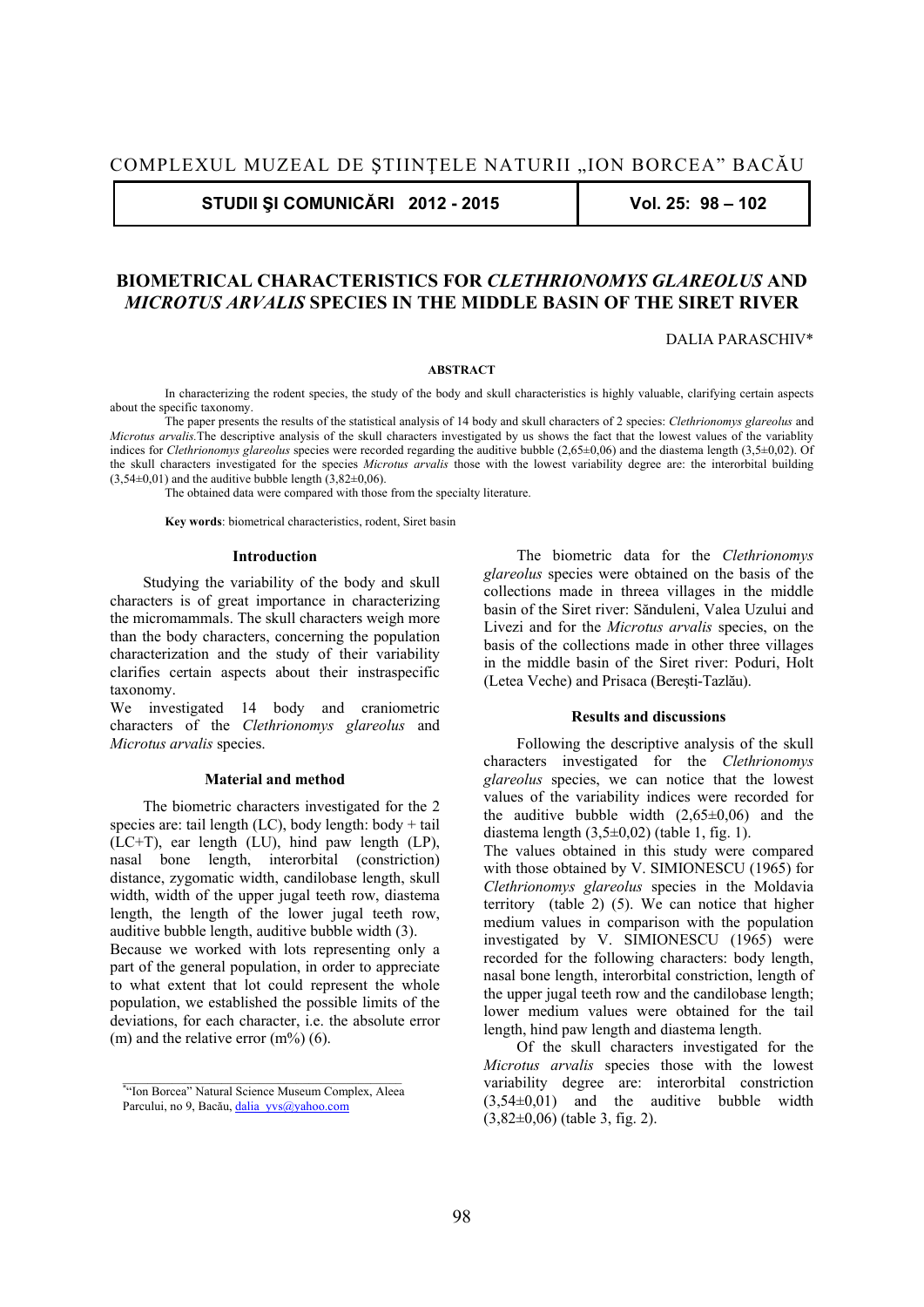Comparing the results obtained regarding the medium values of the characters investigated in the *Microtus arvalis* species with those obtained by other authors (table 4), we can notice slightly higher values for a body character (ear length) and slightly lower values for two skull characters (skull length and auditive bubble width) (1,2,4)

## **Conclusions**

For the characterization of certain rodent species in the middle basin of the Siret river we investigated 4 body characters (body length, tail length, ear length, hind paw length) and 10 skull characters (nasal bone length, interorbital constriction, zygomatic width, candilobase length, length of the upper jugal teeth row, diastema length, length of the lower jugal teeth row, auditive bubble length, auditive bubble width) in 2 rodent species: *Clethrionomys glareolus* and *Microtus arvalis.* 

The data obtained by us confirm, to a great extent, the data in the specialty literature, confirming their.

#### **Rezumat**

În caracterizarea populaţiilor de rozătoare studiul variabilităţii caracterelor corporale şi craniene are o valoare deosebită, elucidând anumite probleme legate de taxonomia intraspecifică.

 Lucrarea prezintă rezultatele prelucrării statistice a 14 caractere corporale şi craniometrice de la 2 specii: *Clethrionomys glareolus* şi *Microtus arvalis.* 

Analiza descriptivă a caracterelor craniene investigate, relevă că valorile cele mai mici ale indicilor de variabilitate pentru specia *Clethrionomys glareolus* au fost înregistrate pentru lățimea bulei auditive (2,65±0,06) și lungimea diastemei (3,5±0,02).

Dintre caracterele craniene investigate pentru specia *Microtus arvalis* cele cu gradul cel mai mic de variabilitate sunt: constrictia interorbitală  $(3.54\pm0.01)$  si lătimea bulei auditive  $(3.82\pm0.06)$ .

Datele obţinute au fost comparate cu cele din literatura de specialitate, pe care le confirmă.

## **References**

1. BANARU, V., 1998 – *Cercetări faunistice, ecologice, biometrice şi biologice referitoare la populaţiile de micromamifere (Insectivora, Rodentia) din bazinul Someşului Mic.* Teză de doctorat, Facultatea de Biologie-Geologie, Universitatea "Babeş-Bolyai" Cluj, 1-368.

2. HELLWING, S., GHIZELEA, G., 1963 – Small mammals rom the outskirts of Jassy. *Travaux* du Muséum d'Histoire Naturell "Grigore Antipa", Bucureşti: 497-519.

3. PARASCHIV, D., 2011 – *Biodiversitatea mamiferelor mici (Mammalia: Rodentia) din bazinul mijlociu al râului Siret*. Teză de doctorat, Facultatea de Biologie, Universitatea "Al. I. Cuza" Iași, 50-59.

4. POPOVICI, M., 2006 – *Biodiversitatea mamiferelor mici (Mammalia: Rodentia, Insectivora) din diferite agroecosisteme din nordul Moldovei*. Teză de doctorat, Facultatea de Biologie, Univ. Al. I. Cuza, Iaşi, 369 p.

5. SIMIONESCU, V., 1965 – Contribuţii la cunoaşterea sistematicii şi răspândirii geografice a faunei de rozătoare din Moldova. *Anal. Univ. St. Iaşi*: 127-140.

6. VARVARA, M., ZAMFIRESCU, ŞT., NEACŞU, P., 2001 – *Lucrari practice de ecologie – manual.* Edit. Univ. "Al. I. Cuza", Iași: 2-6.

**Table 1** – Biometrical characteristics for *Clethrionomys glareolus* in the middle basin of the Siret river

| No.            | <b>Biometric characters</b>         | n  | min. | max.  | M     | Ω    | $\pm m$ | δ    | C     | $m\%$ |
|----------------|-------------------------------------|----|------|-------|-------|------|---------|------|-------|-------|
| 1              | Body length                         | 28 | 78.2 | 109.3 | 93.46 | 31.1 | 1.22    | 6.44 | 6.89  | 1.31  |
| $\overline{2}$ | Tail length                         | 28 | 34.2 | 57.3  | 45.19 | 23.1 | 1.13    | 5.99 | 13.26 | 2.5   |
| 3              | Ear length                          | 28 | 11.4 | 14.8  | 13.05 | 3.4  | 0.13    | 0.7  | 5.36  |       |
| 4              | Hind paw length                     | 28 | 15.3 | 18.1  | 16.67 | 2.8  | 0.12    | 0.66 | 3.96  | 0.72  |
| 5              | Nasal bone length                   | 28 | 6.2  | 7.9   | 7.07  | 1.7  | 0.05    | 0.28 | 3.96  | 0.71  |
| 6              | Interorbital constriction           | 28 | 3.8  | 5.2   | 4.46  | 1.4  | 0.04    | 0.23 | 5.16  | 0.9   |
| $\tau$         | Zygomatic width                     | 28 | 12.2 | 14.4  | 13.14 | 2.2  | 0.1     | 0.52 | 3.96  | 0.76  |
| 8              | Candilobase length                  | 28 | 22.2 | 26.3  | 24.3  | 4.1  | 0.19    | 1.01 | 4.16  | 0.78  |
| 9              | Skull width                         | 28 | 8.6  | 9.9   | 9.31  | 1.3  | 0.05    | 0.25 | 2.69  | 0.54  |
| 10             | Width of the upper jugal teeth row  | 28 | 5.1  | 5.8   | 5.44  | 0.7  | 0.07    | 0.04 | 0.74  | 1.29  |
| 11             | Diastema length                     | 28 | 3.4  | 3.6   | 3.5   | 0.2  | 0.02    | 0.08 | 2.29  | 0.57  |
| 12             | Length of the lower jugal teeth row | 28 | 4.8  | 5.4   | 5.09  | 0.6  | 0.01    | 0.06 | 1.18  | 0.2   |
| 13             | Auditive bubble length              | 28 | 3.2  | 3.9   | 3.56  | 0.7  | 0.02    | 0.07 | 1.97  | 0.56  |
| 14             | Auditive bubble width               | 28 | 2.2  | 3.0   | 2.65  | 0.8  | 0.06    | 0.16 | 6.04  | 2.26  |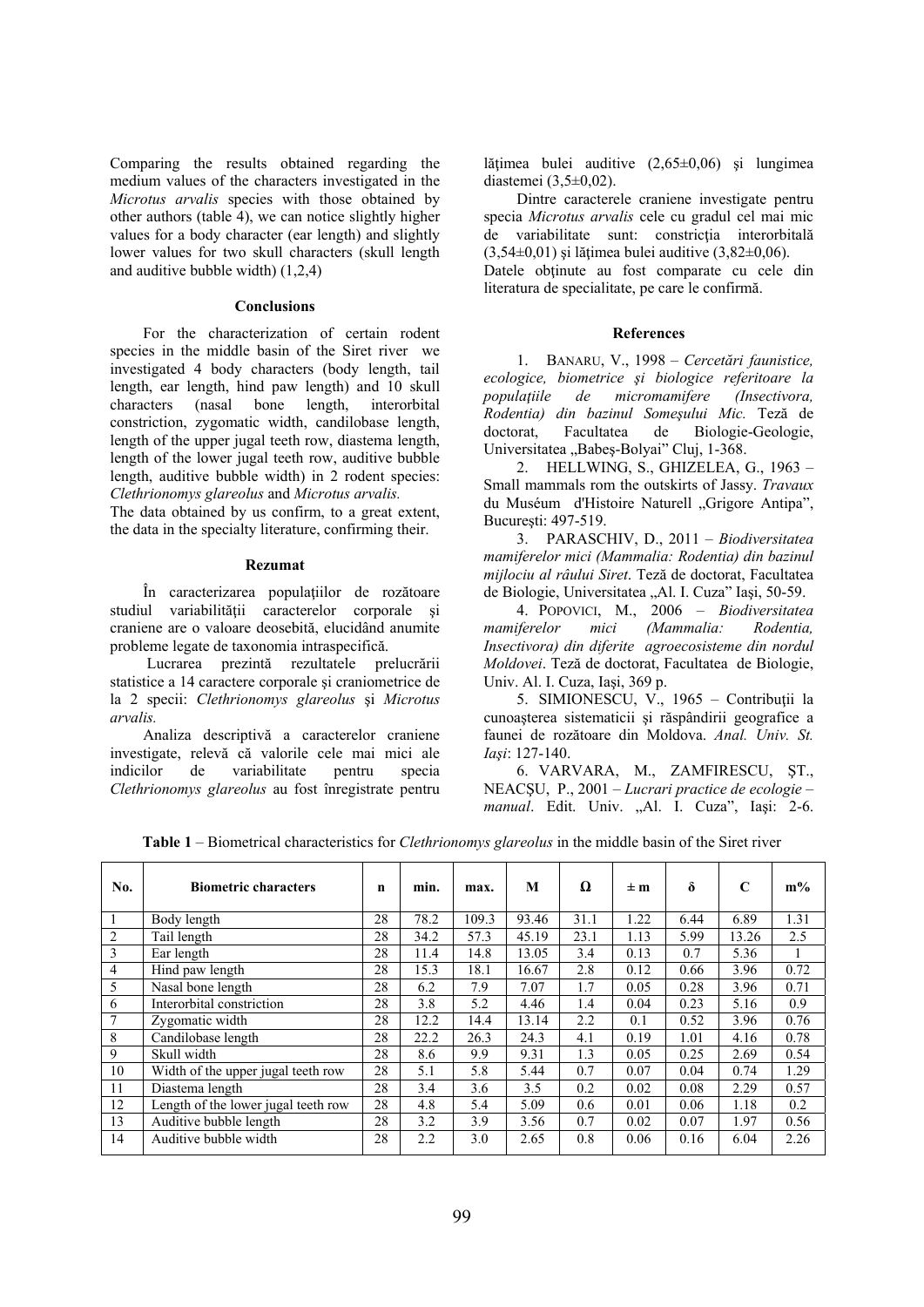

**Fig. 1** - Graphical representation of the mean and variability of the skull characters for the *Clethrionomys glareolus* species

|                  | Table 2 – Values of the biometric characters for the <i>Clethrionomys glareolus</i> species compared with other |  |  |
|------------------|-----------------------------------------------------------------------------------------------------------------|--|--|
| previous studies |                                                                                                                 |  |  |

| No. | <b>Biometric characters</b>         | V. SIMIONESCU (1965)<br>$(M \pm m)$ | <b>Personal study</b><br>$(M \pm m)$ |
|-----|-------------------------------------|-------------------------------------|--------------------------------------|
|     | Body length                         | $92.2 \pm 1.13$                     | $93.46 \pm 1.22$                     |
| 2   | Tail length                         | $46.25 \pm 0.9$                     | $45.19 \pm 1.13$                     |
| 3   | Ear length                          | $13.28 \pm 0.14$                    | $13.05 \pm 0.13$                     |
| 4   | Hind paw length                     | $17.24 \pm 0.08$                    | $16.67 \pm 0.12$                     |
| 5.  | Nasal bone length                   | $6.62 \pm 0.06$                     | $7.07 \pm 0.05$                      |
| 6   | Interorbital constriction           | $3.71 \pm 0.03$                     | $4.46 \pm 0.04$                      |
| 7   | Zygomatic width                     | $12.3 \pm 0.07$                     | $13.14 \pm 0.1$                      |
| 8   | Candilobase length                  | $22.89 \pm 0.11$                    | $24.3 \pm 0.19$                      |
| 9   | Skull width                         |                                     | $9.31 \pm 0.05$                      |
| 10  | Width of the upper jugal teeth row  | $5.32 \pm 0.02$                     | $5.44 \pm 0.07$                      |
| 11  | Diastema length                     | $6.18 \pm 0.05$                     | $3.5 \pm 0.02$                       |
| 12  | Length of the lower jugal teeth row | $4.9 \pm 0.03$                      | $5.09 \pm 0.01$                      |
| 13  | Auditive bubble length              |                                     | $3.56 \pm 0.02$                      |
| 14  | Auditive bubble width               |                                     | $2.65 \pm 0.06$                      |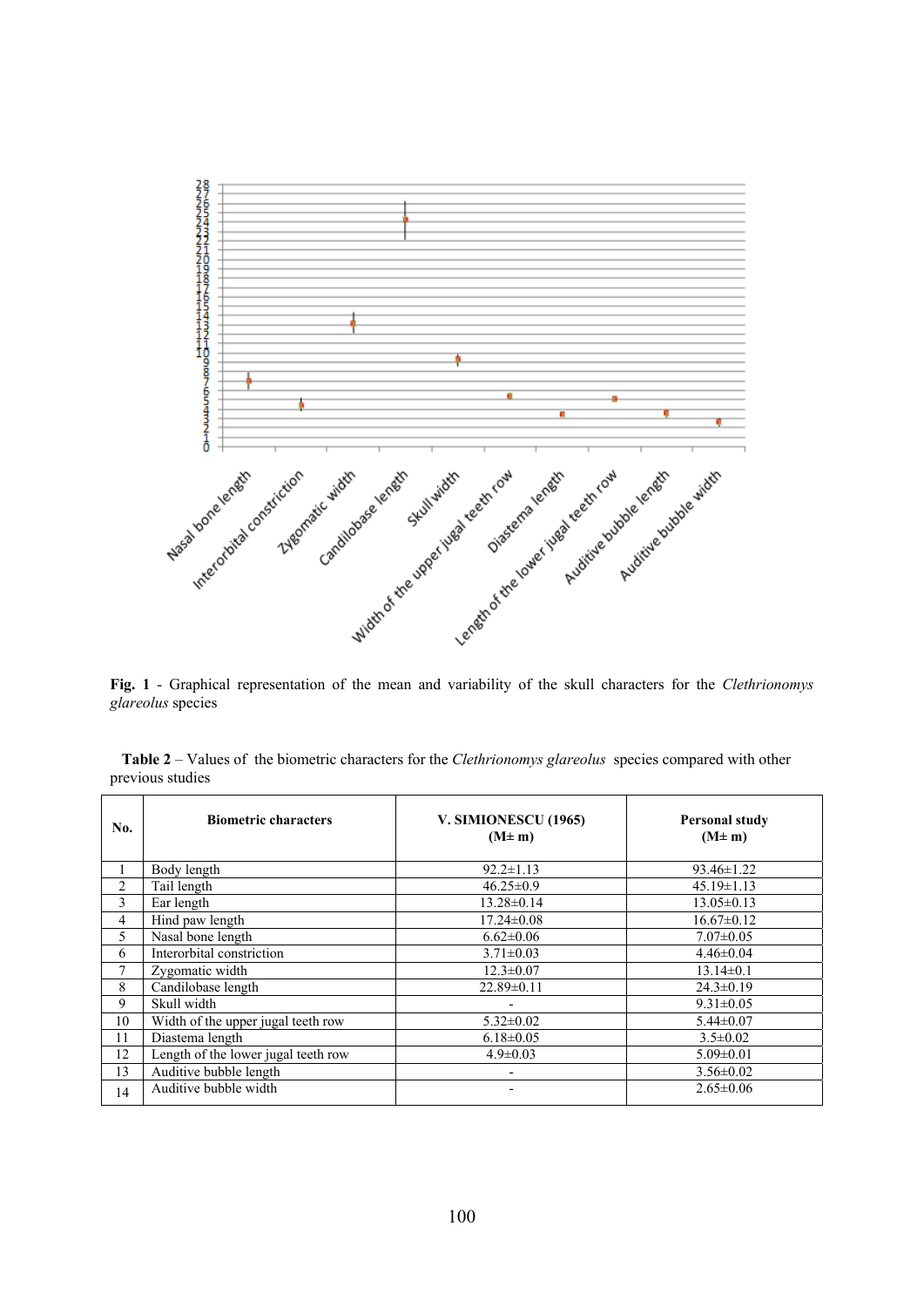| No.            | <b>Biometric characters</b>     | $\mathbf n$ | min. | max.  | M     | Ω    | $\pm m$ | $\delta$ | $\mathbf C$ | $m\%$ |
|----------------|---------------------------------|-------------|------|-------|-------|------|---------|----------|-------------|-------|
| 1              | Body length                     | 35          | 87.5 | 119.2 | 102.5 | 31.7 | 1.52    | 8.96     | 8.74        | 1.48  |
| $\overline{c}$ | Tail length                     | 35          | 31.2 | 45.6  | 37.78 | 14.4 | 0.66    | 3.92     | 10.38       | 1.75  |
| 3              | Ear length                      | 35          | 10.2 | 13.9  | 13.4  | 3.7  | 0.04    | 0.22     | 1.64        | 0.3   |
| 4              | Hind paw length                 | 35          | 15.2 | 17.1  | 16.23 | 1.9  | 0.07    | 0.41     | 2.53        | 0.43  |
| 5              | Nasal bone length               | 35          | 6.2  | 8.4   | 7.43  | 2.2  | 0.08    | 0.47     | 6.33        | 1.1   |
| 6              | Interorbital constriction       | 35          | 3.2  | 4     | 3.54  | 0.8  | 0.01    | 0.06     | 1.69        | 0.28  |
| 7              | Zygomatic width                 | 35          | 13.2 | 15.1  | 14.14 | 1.9  | 0.07    | 0.41     | 2.9         | 0.5   |
| 8              | Candilobase length              | 35          | 21.2 | 25.4  | 23.33 | 4.2  | 0.18    | 1.05     | 4.5         | 0.77  |
| 9              | Skull width                     | 35          | 9.2  | 10.8  | 9.92  | 1.6  | 0.02    | 0.14     | 1.41        | 0.2   |
| 10             | Width of the upper jugal teeth  | 35          | 5.4  | 6.9   | 6.13  | 1.5  | 0.03    | 0.15     | 2.45        | 0.49  |
|                | row                             |             |      |       |       |      |         |          |             |       |
| 11             | Diastema length                 | 35          | 5.8  | 6.6   | 6.14  | 0.8  | 0.03    | 0.2      | 3.26        | 0.49  |
| 12             | Length of the lower jugal teeth | 35          | 5.3  | 6.7   | 6     | 1.4  | 0.04    | 0.24     | 4           | 0.66  |
|                | row                             |             |      |       |       |      |         |          |             |       |
| 13             | Auditive bubble length          | 35          | 6.5  | 7.9   | 7.22  | 1.4  | 0.04    | 0.26     | 3.6         | 0.55  |
| 14             | Auditive bubble width           | 35          | 2.8  | 5     | 3.82  | 2.2  | 0.06    | 0.31     | 8.12        | 1.57  |

**Table 3** – Biometrical characteristics for *Microtus arvalis* in the middle basin of the Siret river



**Fig. 2** - Graphical representation of the mean and variability of the skull characters for the *Microtus arvalis* species